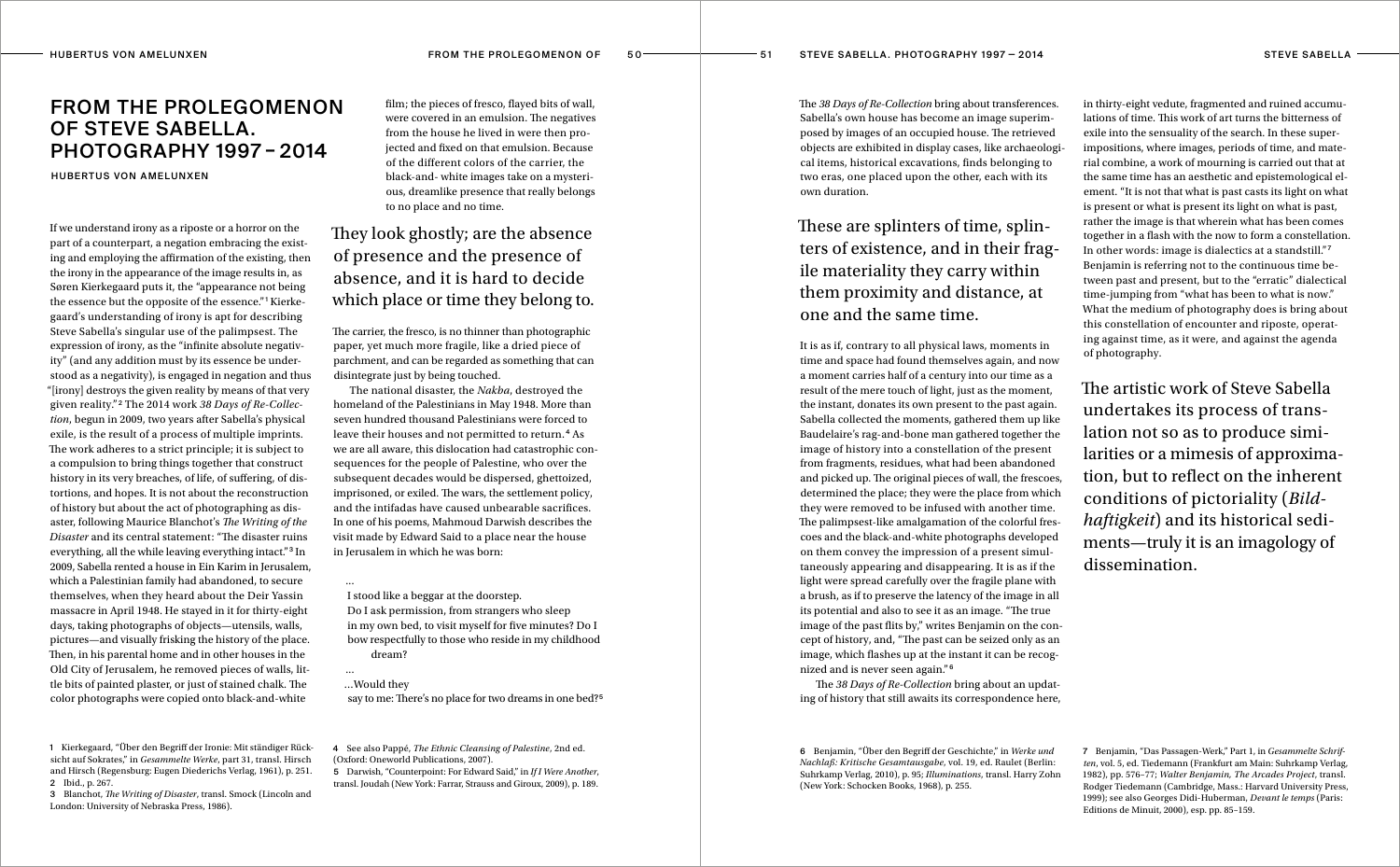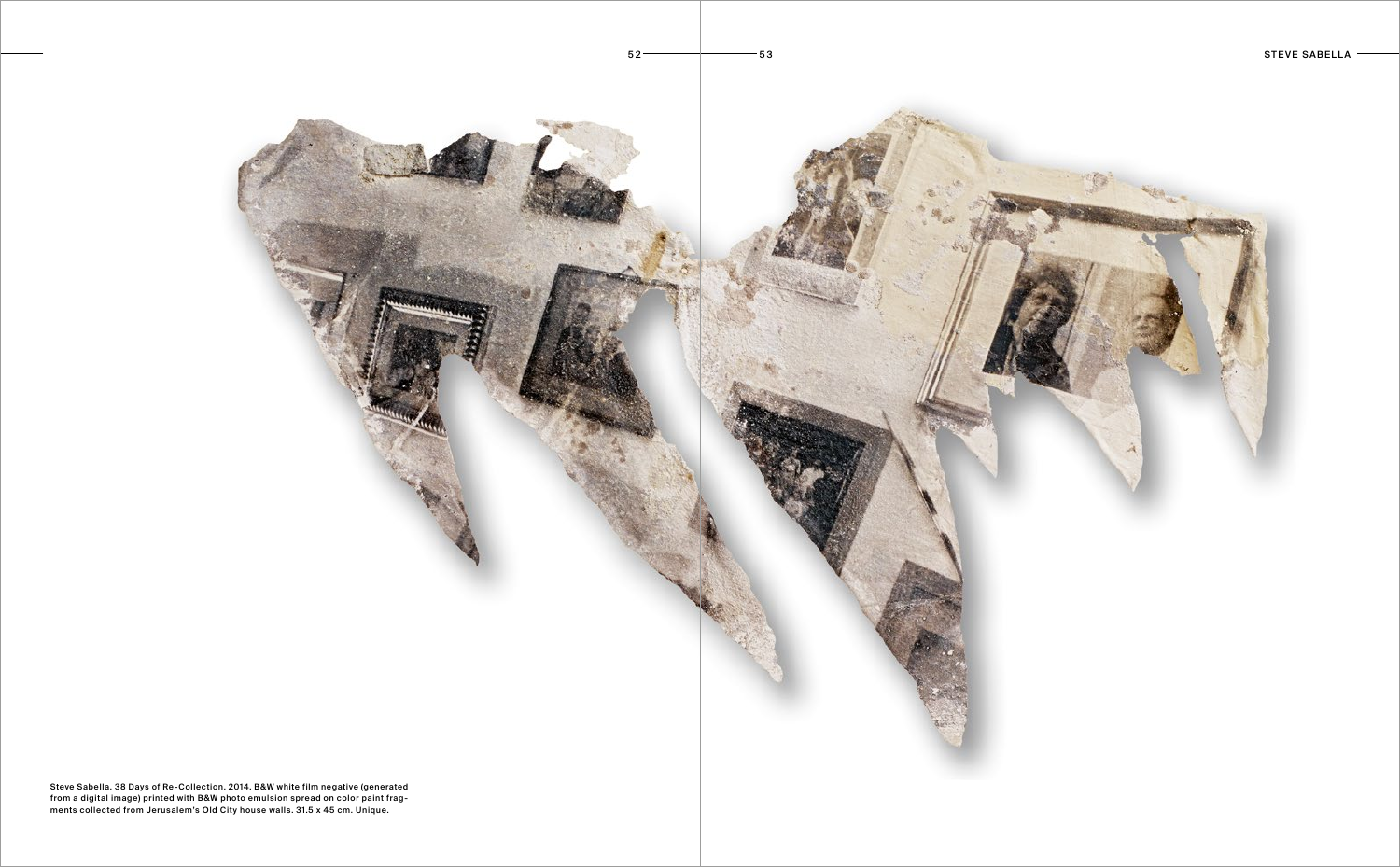



Steve Sabella. 38 Days of Re-Collection. 2014. 15.5 x 20 cm. Unique. Steve Sabella. 38 Days of Re-Collection. 2014. 21.5 x 27.5 cm. Unique.

 $54 \rightarrow 55$ 

STEVE SABELLA  $-$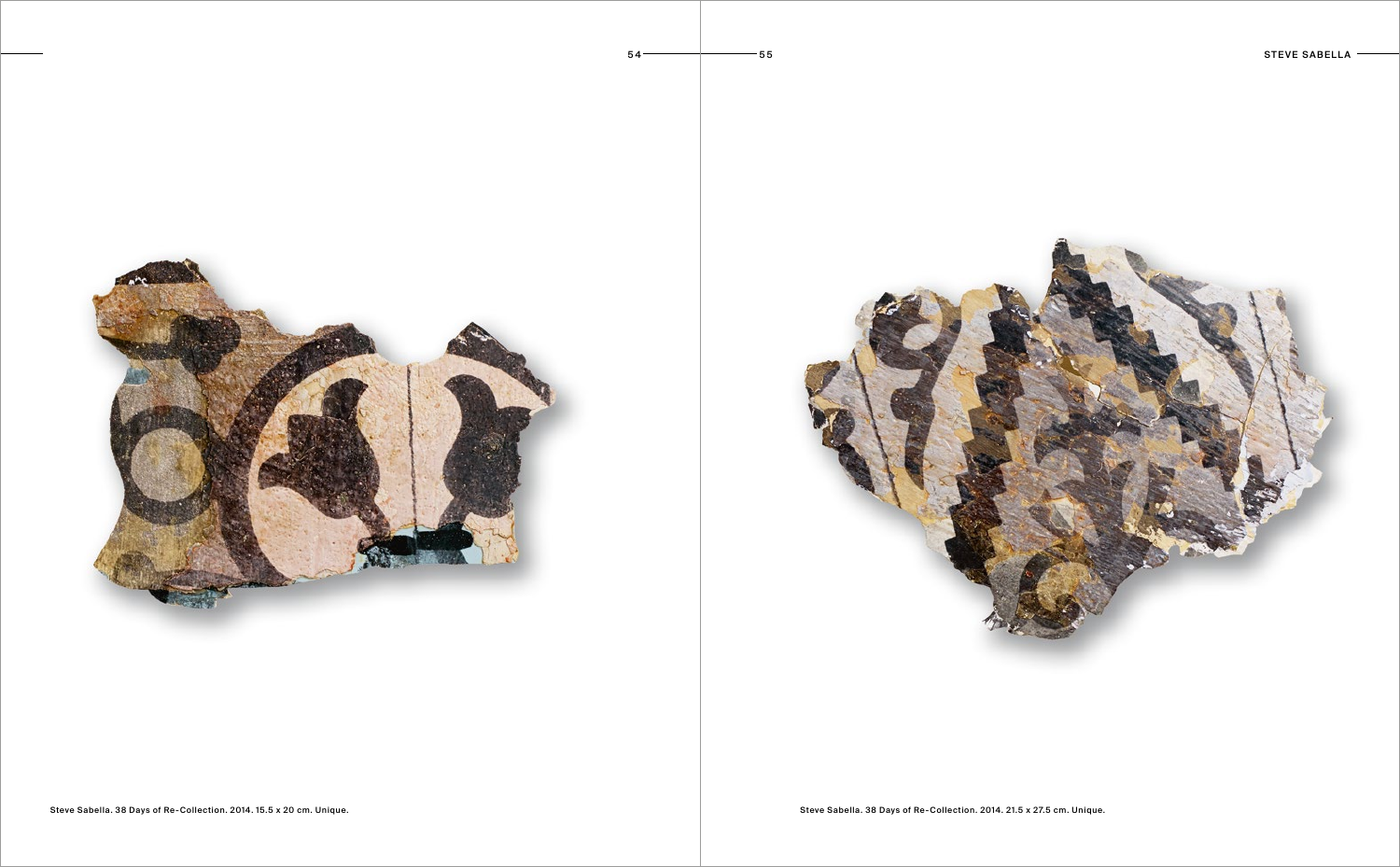





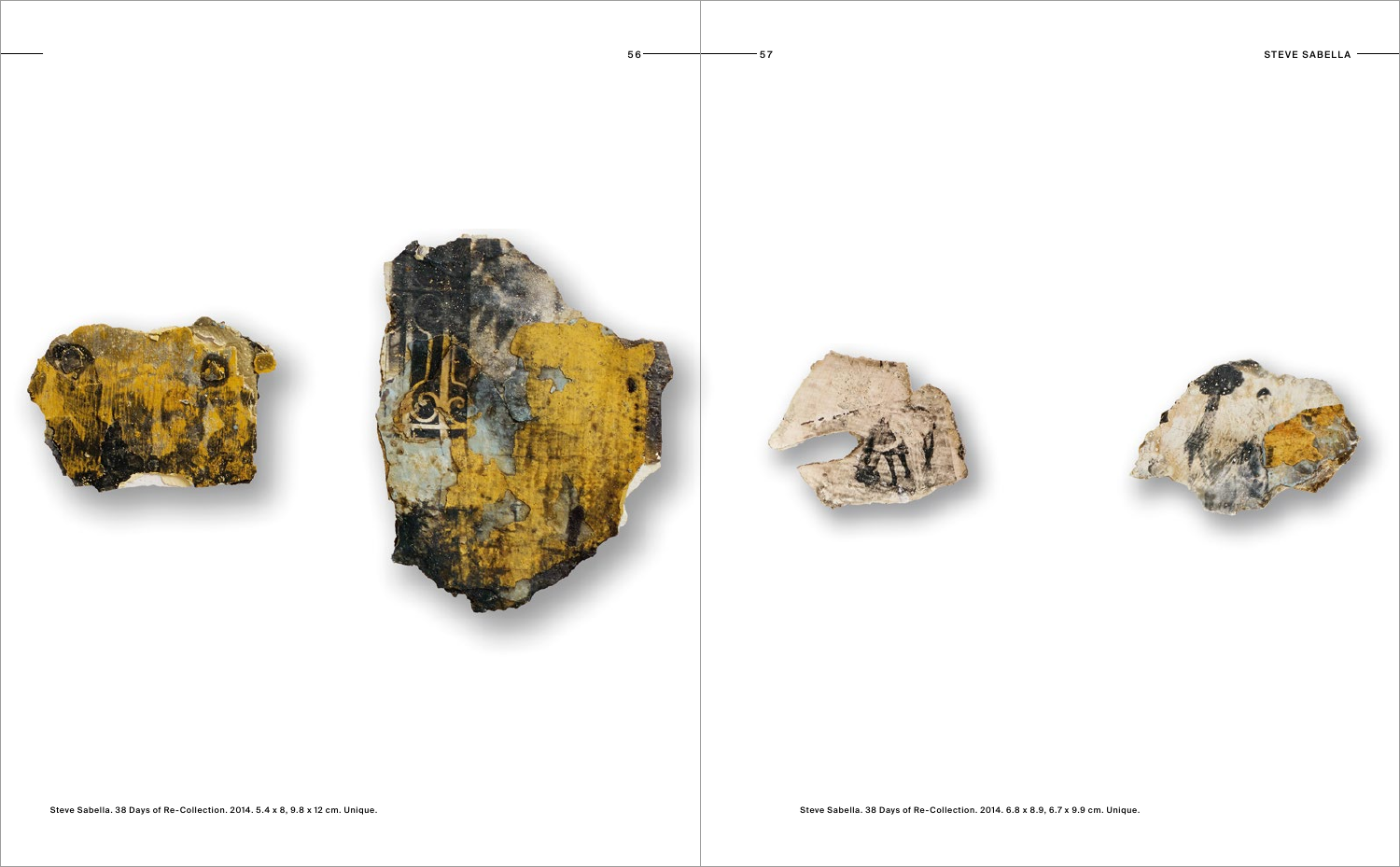